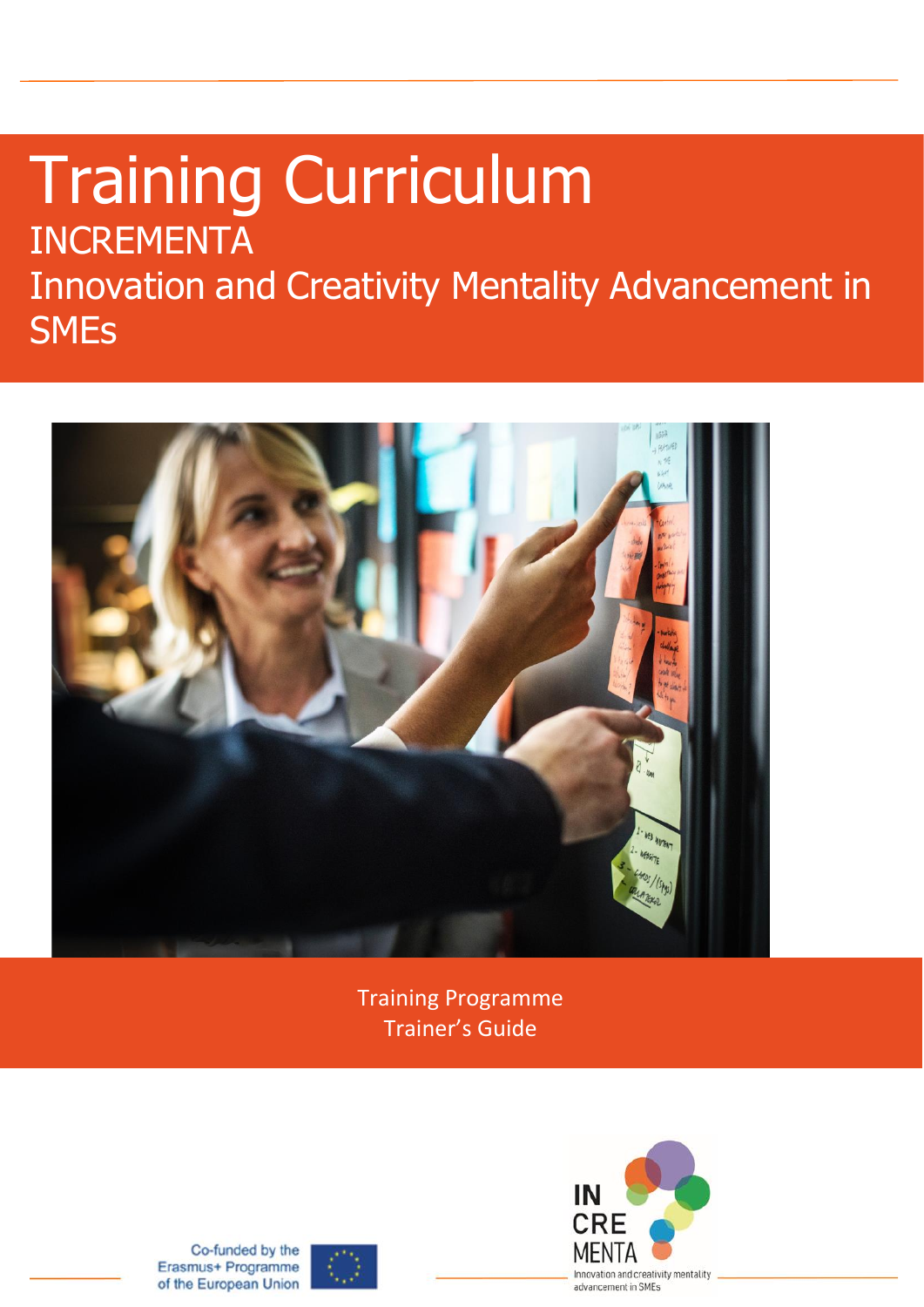### **Project Partners**

I

National University of Ireland, Galway - IE Project Coordinator Kathryn Cormican, Suzana Sampaio & Audrey Fayne

[kathryn.cormican@nuigalway.ie](mailto:kathryn.cormican@nuigalway.ie) [suzana.sampaio@nuigalway.ie](mailto:suzana.sampaio@nuigalway.ie) audrey.fayne@nuigalway.ie http://www.nuigalway.ie/engineeringinformatics/mechanicalengineering/research/enterpriseresearchce ntre/



zoe@idec.gr www.idec.gr

TREBAG Intellectual Property and Project Manager Ltd. - HU Andrea Kövesd

andrea.kovesd@trebag.hu [www.trebag.hu](http://www.trebag.hu/)

Knowledge, Innovation and Strategies Management Club (KISMC) - BG Milena Koleva

m.koleva@hiron-mc.com www.innovation-mc.com











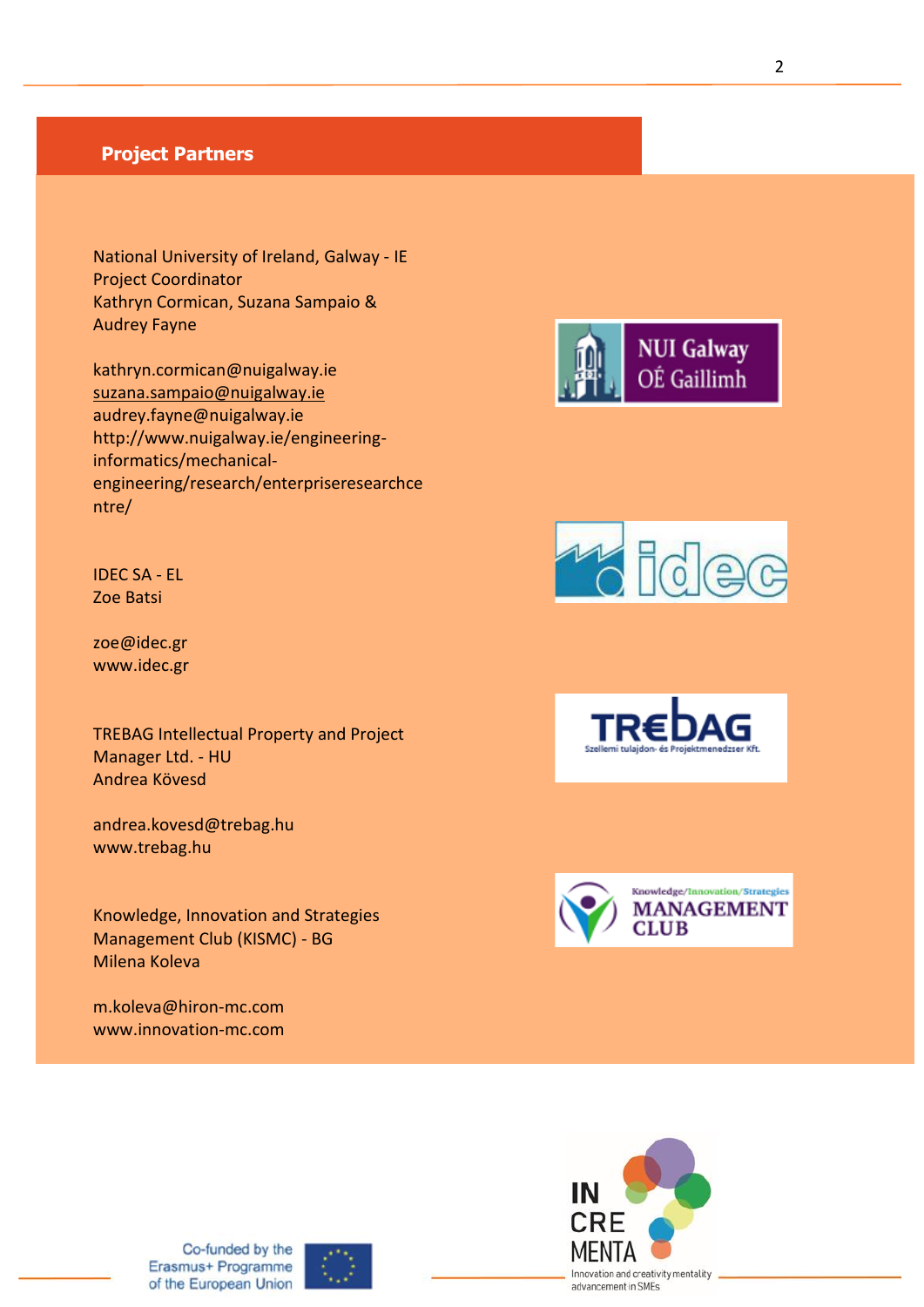### **Project Partners**

Czech University of Life Sciences Prague (CULS) - CZ Jaroslav Havlicek & Ludmila Domeova

[havlicekj@pef.czu.cz](mailto:havlicekj@pef.czu.cz) domeova@pef.czu.cz https://www.pef.czu.cz/cs/

Lodz Chamber of Industry and Commerce (LCIC) - PL Daria Zawalska

[daria.zawalska@gmail.com](mailto:daria.zawalska@gmail.com) [www.izba.lodz.pl](http://www.izba.lodz.pl/)

Cecot Innovation Foundation (FCI) - SP Amparo Martín

[amparo.martin@cecot.org](mailto:amparo.martin@cecot.org) [www.fci.cat](http://www.fci.cat/)

Association of SA and LTD companies - EL Ioanna Anastasopoulou

ia@sae-epe.gr www.sae-epe.gr











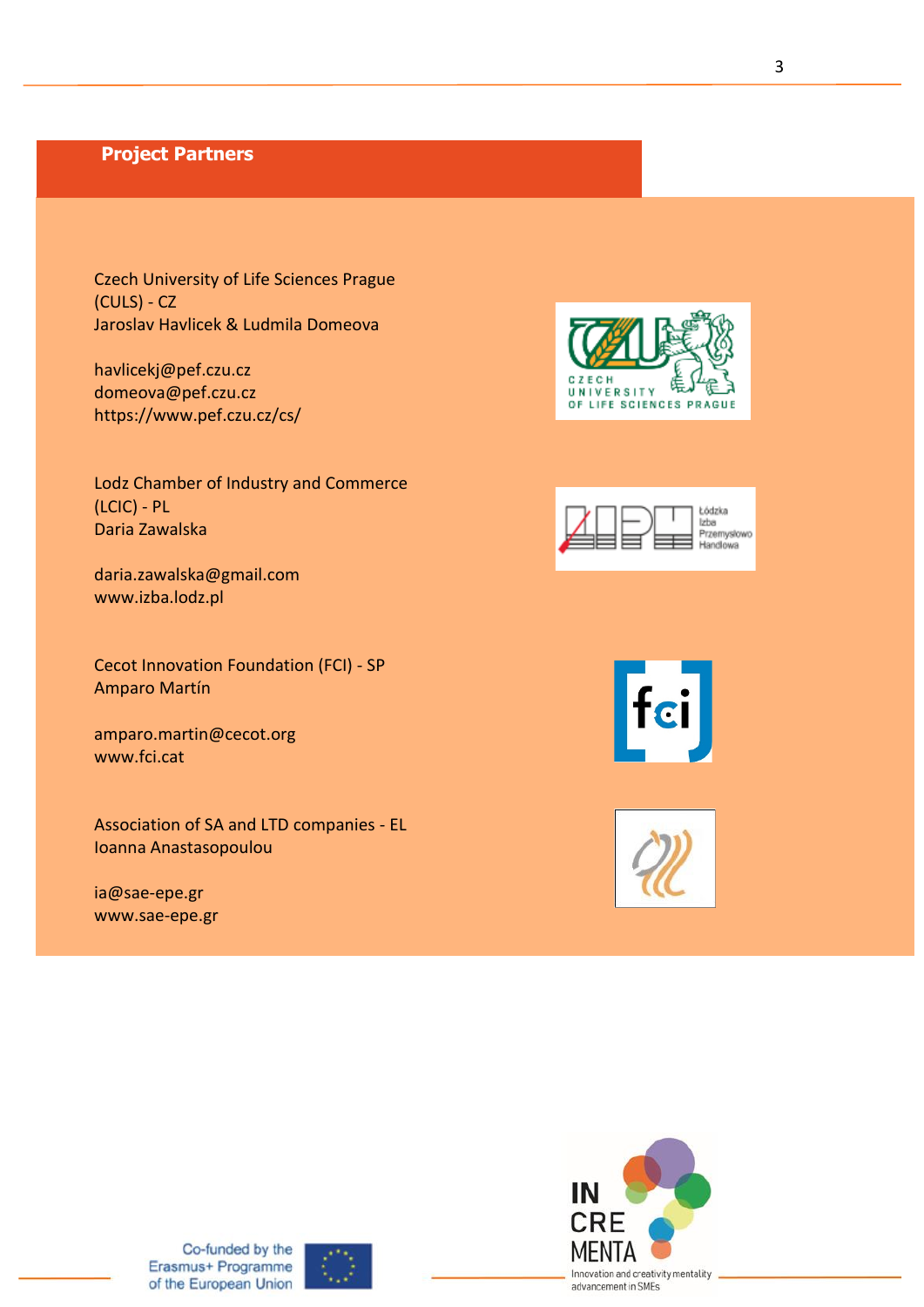



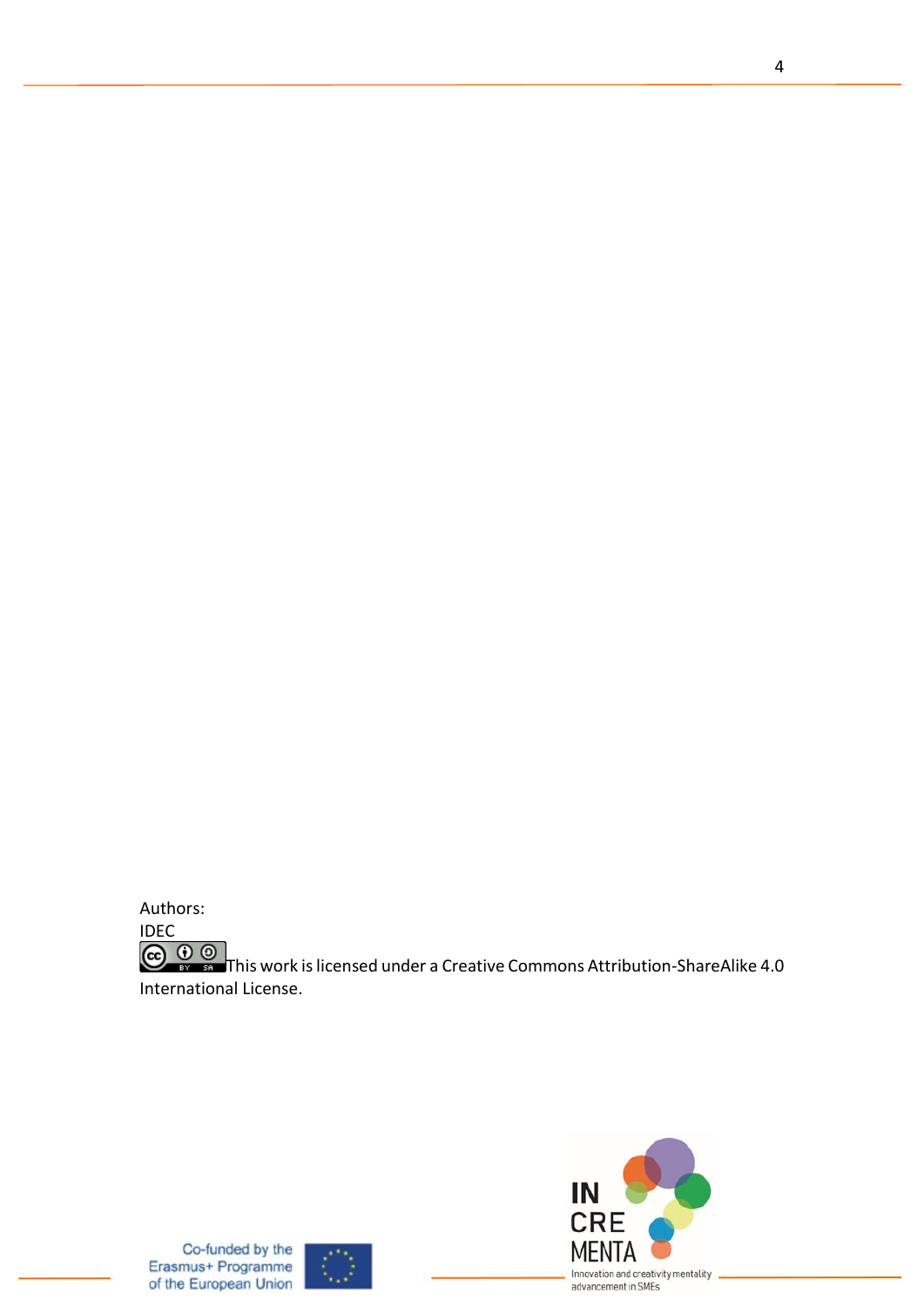# Contents

| Unit 2 - Collaboration: What do SMEs need to know?  13 |
|--------------------------------------------------------|
|                                                        |
|                                                        |
|                                                        |
|                                                        |
|                                                        |
|                                                        |



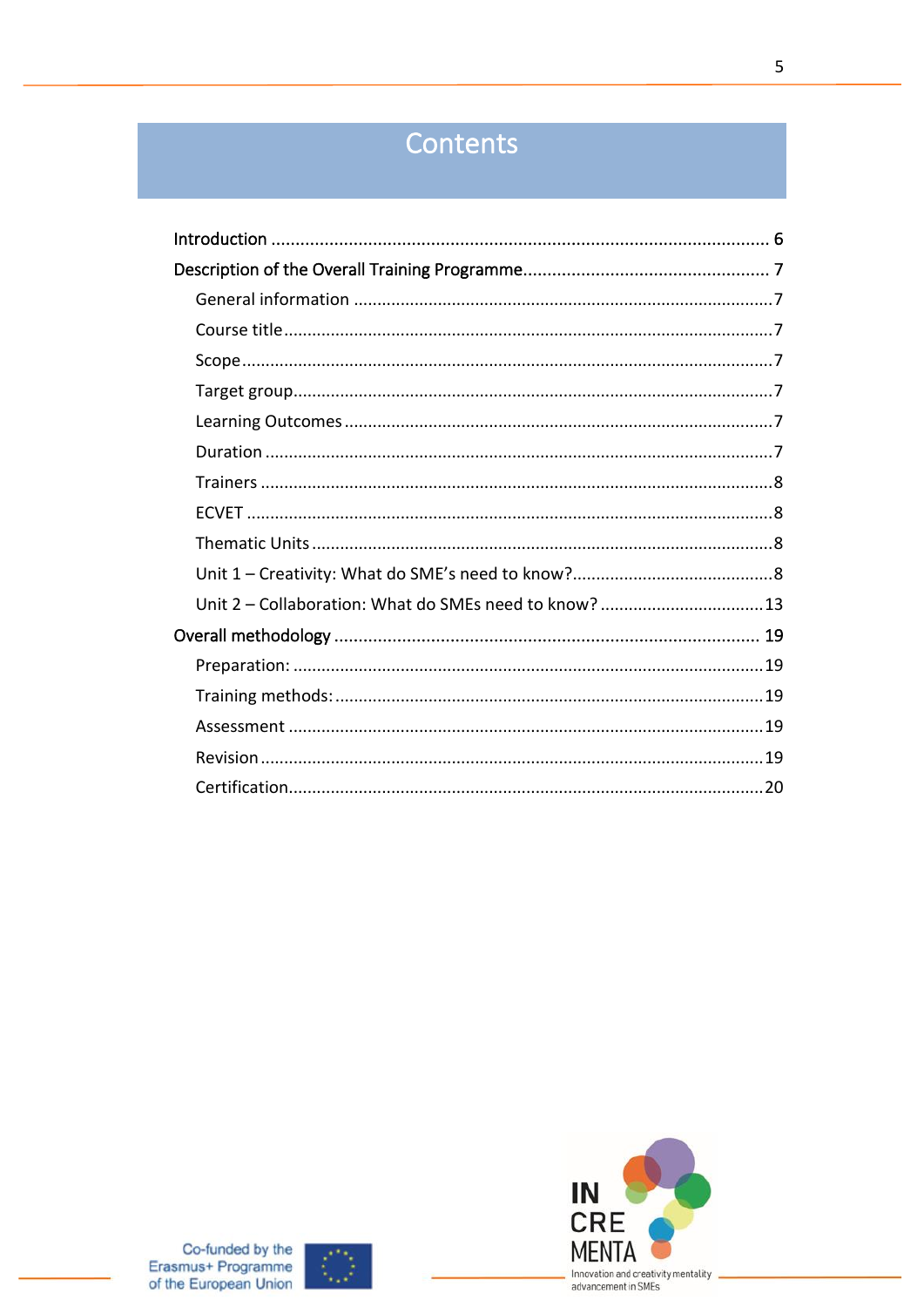### <span id="page-5-0"></span>Introduction

This document is the European INCREMENTA Training Curriculum for Creativity and Collaboration Management in SMEs. It provides a detailed description of the 5-day Training Programme created by the INCREMENTA Project and has been designed especially to meet the needs of SMEs.

To develop the Curriculum and Training Material, the partnership has been working together, paying special attention to the needs of SMEs. Some of the partners are in a daily contact with SMEs and provided their experience on the current needs of SMEs. Others are experienced in Innovation Management and provided useful knowledge on Innovation Management Systems in SMEs. This combination is what makes the Training ideal for its purpose.

The Training Curriculum is designed for a 5-day Training Programme. The proposed duration of the Training is 30 hours. The Training Programme as presented in this document can be delivered as a comprehensive programme in one five-days course or split along a longer period. Alternatively, an educator can select learning activities and develop a shorter programme to fit specific learning needs of their teams.

The Training Programme was pilot tested on February 2020 in Ireland and was developed and tested to ensure successful delivery to participants from different countries.

The Training Curriculum includes the description of the methodology adapted, the main aims of the course as well as the expected competences in terms of learning outcomes. The trainig is based on the European Credit System for Vocational Education and Training (ECVET) technical framework which supports the transfer, recognition and accumulation of learning outcomes. The course is divided into 2 units with learning outcomes in the areas of knowledge, skills and competences to create a clear picture of what a learner will know and be able to do by the end of a course

The other outputs of the INCREMENTA project, i.e. Innovation System Guidebook for SMEs, Online Platform for Innovation in SMEs, accompany and support this Training Programme and both of them can be used either unaltered or adopted and customized to your participants needs.



Co-funded by the Erasmus+ Programme of the European Union

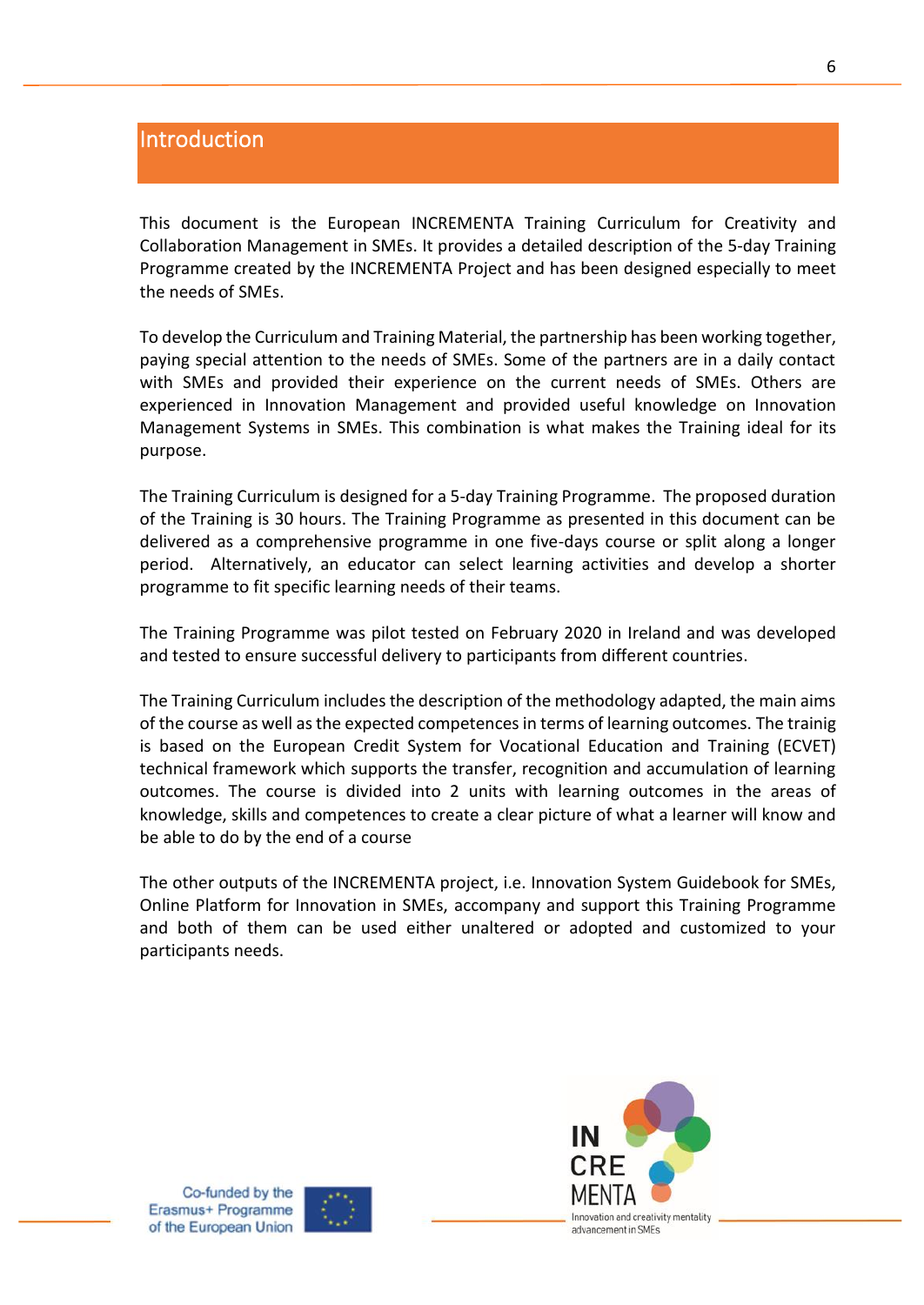### <span id="page-6-0"></span>Description of the Overall Training Programme

### <span id="page-6-1"></span>General information

### <span id="page-6-2"></span>Course title

Creativity and Collaboration Management in SMEs.

### <span id="page-6-3"></span>Scope

To support the training of SMEs staff dealing with innovation activities and to develop their knowledge and competences in relation to creativity and collaboration management.

### <span id="page-6-4"></span>Target group

Trainers and training institutes who deliver innovation, creativity, collaboration management or who work with companies and wish to acquire new skills and competences to transfer them.

SMEs staff and managers who are, or wish to be, responsible for the implementation of an innovation system and in particular creativity and collaboration management processes in their companies.

Consultants who wish to develop innovation/ creativity/ collaboration management competences in order to implement an innovation management system in SMEs.

### <span id="page-6-5"></span>Learning Outcomes

Upon completion of the training course, the participants are expected to:

- Develop in-depth understanding of innovation, creativity and collaboration concepts;
- Acquire a way of thinking that promotes innovation, creativity and collaboration in workplace;
- Develop the ability to create a strategy on creativity and collaboration management;
- Develop the ability to design a creativity and collaboration management process;
- Select toolkit instruments that would be most appropriate to your organisation
- Assess their current situation in terms of creativity and collaboration management.
- Use metrics to define the impact of creativity and collaboration management.

### <span id="page-6-6"></span>Duration

Indicative time: 5 days / 30 hours in class training. Plus, time for preparation, estimated at 10 hours. Total learning time: 40 hours.



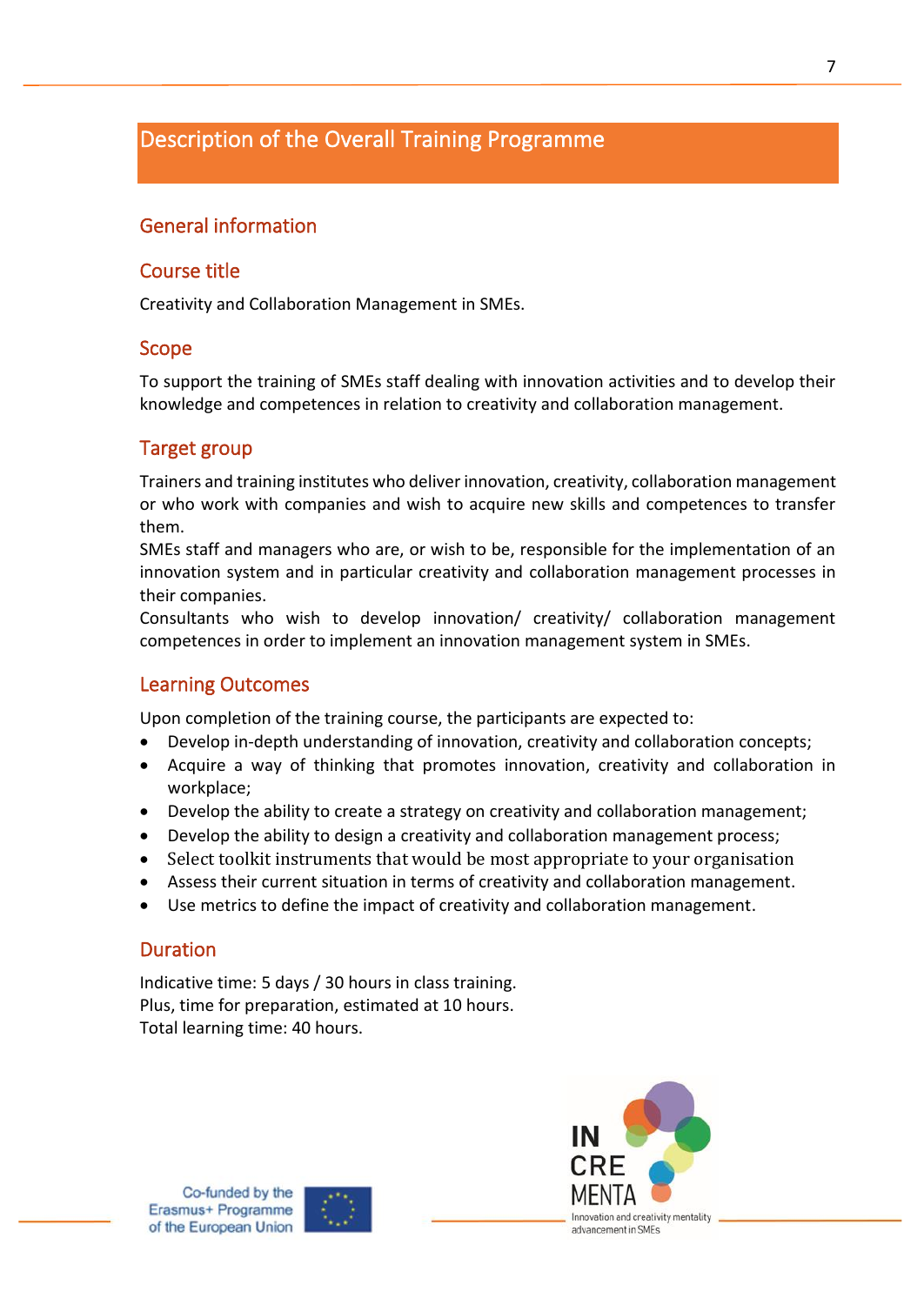### However, duration can be adjusted to your needs.

### <span id="page-7-0"></span>**Trainers**

Expert in adult training, strategic planning, process management. Knowledge on Innovation, Creativity and Collaboration Management Systems.

### <span id="page-7-1"></span>ECVET

**EQF level:** Level 7 **ECVET points:** 12 (6 ECVET each unit)

### <span id="page-7-2"></span>Thematic Units

### <span id="page-7-3"></span>Unit 1 – Creativity: What do SME's need to know?

#### Learning objectives

At the end of the thematic unit the participants are expected to:

- Build a common understanding on innovation and creativity management culture;
- Describe basic innovation terms;
- Acknowledge the importance and benefits of creativity in business and understand its correlation with innovation;
- Develop creative thinking in themselves and in their organisations;
- Learn how to create a strategy on creativity management;
- Improve their ability to identify, analyse and apply complex problem-solving skills to a wide range of scenarios;
- Chose the appropriate strategic analysis tools for their organisation;
- learn how to develop a creativity management process;
- Use a tool to assess and analyse their current state in terms of creativity management;
- Choose the appropriate tools to generate, evaluate and select ideas in their organisation;
- Recognise the key success factors for creativity in their organisation;
- Measure the impact of the creativity management system they apply.

### Learning contents

Introduction Creativity Management We are all creative Innovation types and levels How to create a strategy on creative management in workplace How to develop a process for Individual creativity How to develop a process for Organisational creativity



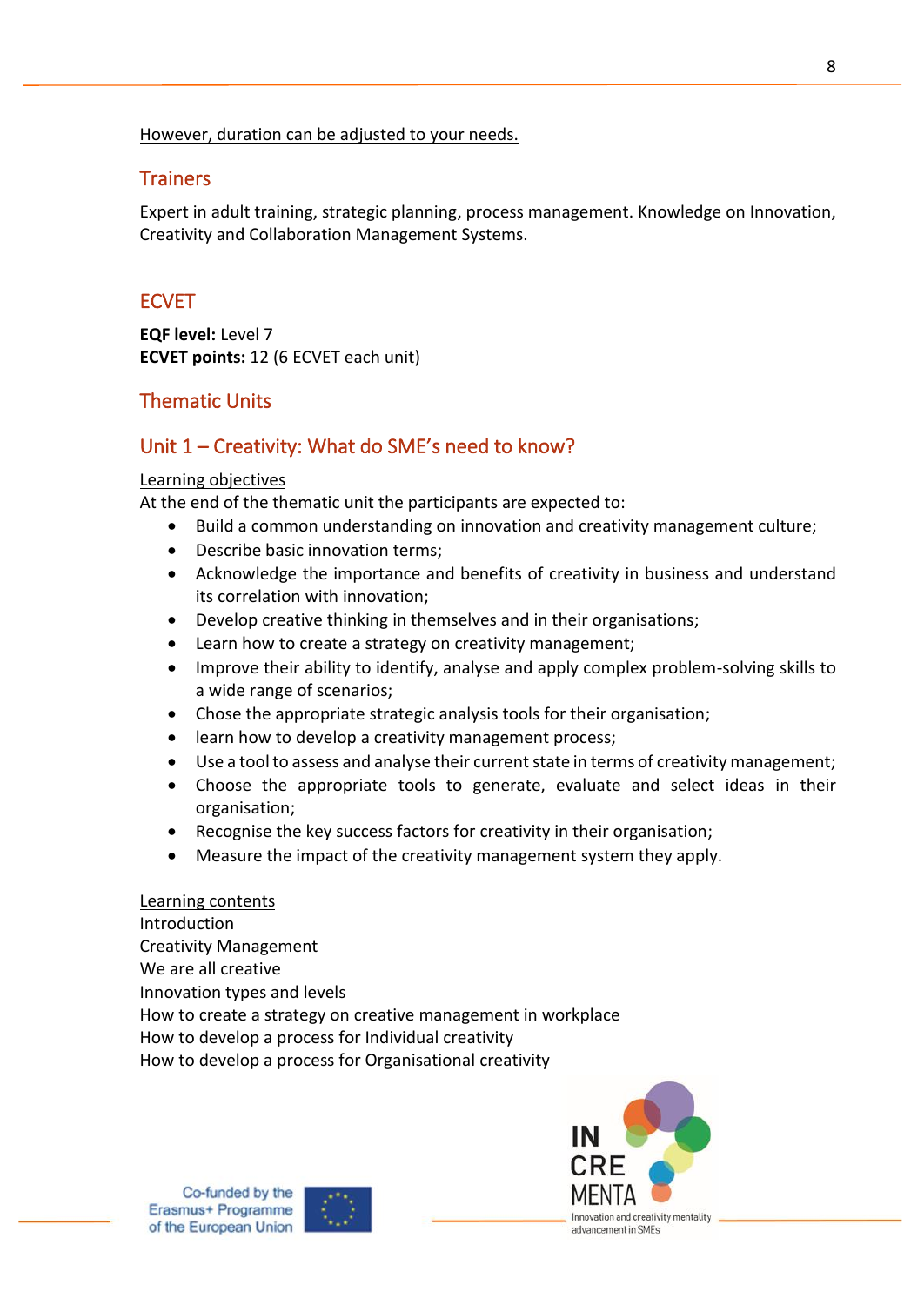Tools for developing a process for Organisational creativity How to manage the creativity process: Critical Success Factors How to measure impact

### Learning Activities Ice breaker game We are all creative: Creativity puzzles 9 circles Destination innovation Creative organizations Mindmapping The surprising habits of creative thinkers Creativity in workplace Case Study: All in one table, IKEA Rules for creativity management Cause and effect analysis activity Generate Ideas activity Innovation imperative (Case for change)

#### **Assessment**

Multiple choice test

### **Unit 1 – Creativity: What do SMEs need to know?**

**Learning outcomes by Knowledge, Skills and Competences**

### **Knowledge**

**The learners will acquire knowledge of the following: Concepts of creativity and innovation Basic terms on innovation Innovation types and levels Basic creativity terms Benefits of applying an innovation management system Benefits of applying a creativity management system Swot analysis tool Porter's 5 forces tool PESTLE tool Porter's value chain tool Pareto analysis tool**



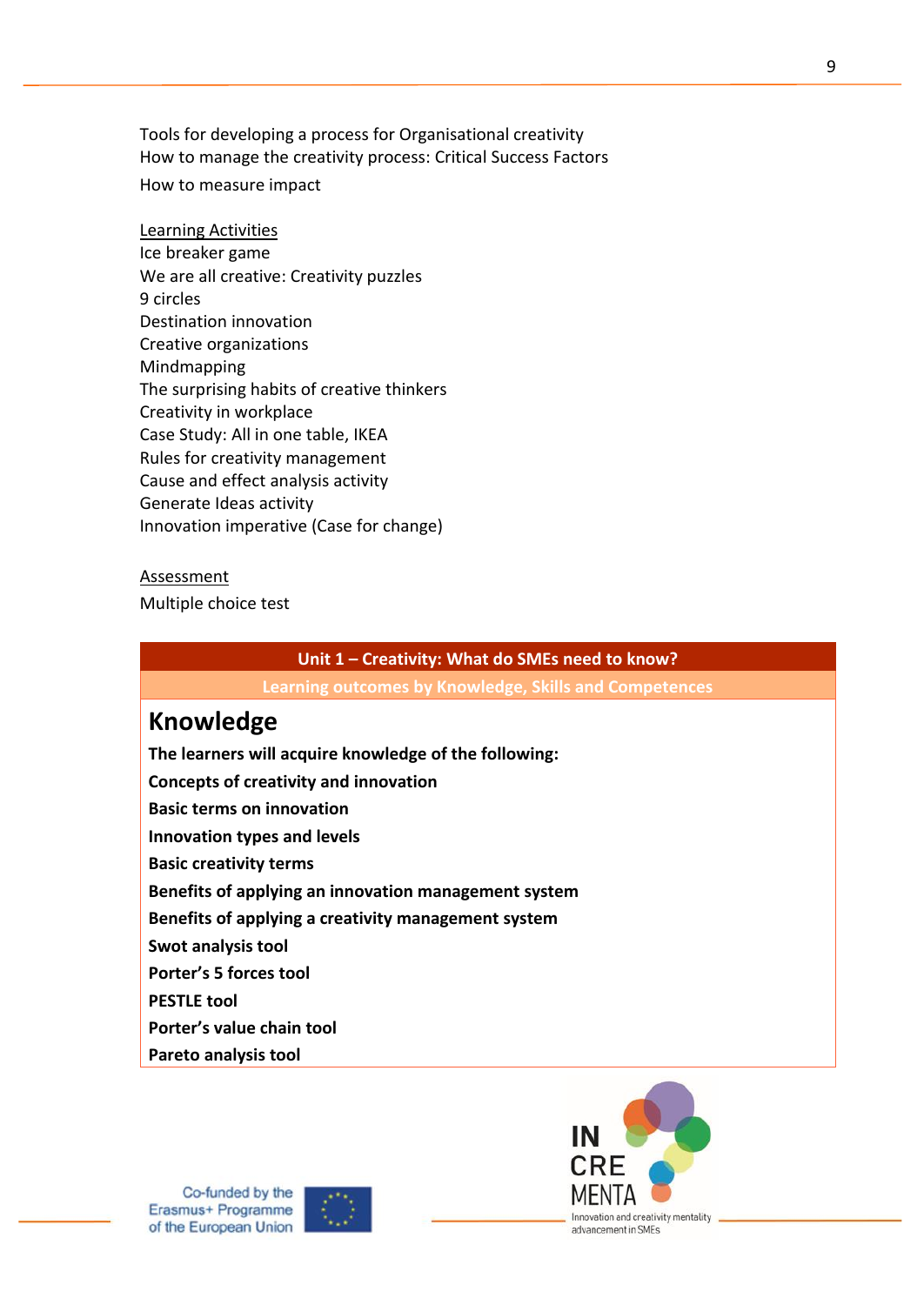**Creativity scorecard**

**Phases of creativity process as individuals**

**Phases of organisational creativity process** 

- **Brainstorming term**
- **Scamper tool**
- **Mind maps tool**

**Cause and effect analysis**

**Affinity diagram**

**New product evaluation questions**

**NAF – Idea evaluation questions**

**Analogy (Case-Based Reasoning) method**

**Existing Product Evaluation Questions**

**Critical success factors for creativity management**

# **Skills**

The learners will acquire skills in the following areas: **Creative thinking Innovative thinking Using creativity and innovation to drive change Applying creative thinking in solving everyday problems problem solving Analysing strenghts, weaknesses, opportunities & threats Creating a policy on creativity at workplace Supporting the creativity process with documentation Recognising the benefits of innovation management systems Choosing the right type of innovation according to the type of the problem Evaluating new products Evaluating existing products Motivational skills Communication skills**

# **Competences**

The learners will acquire competences in the following areas:





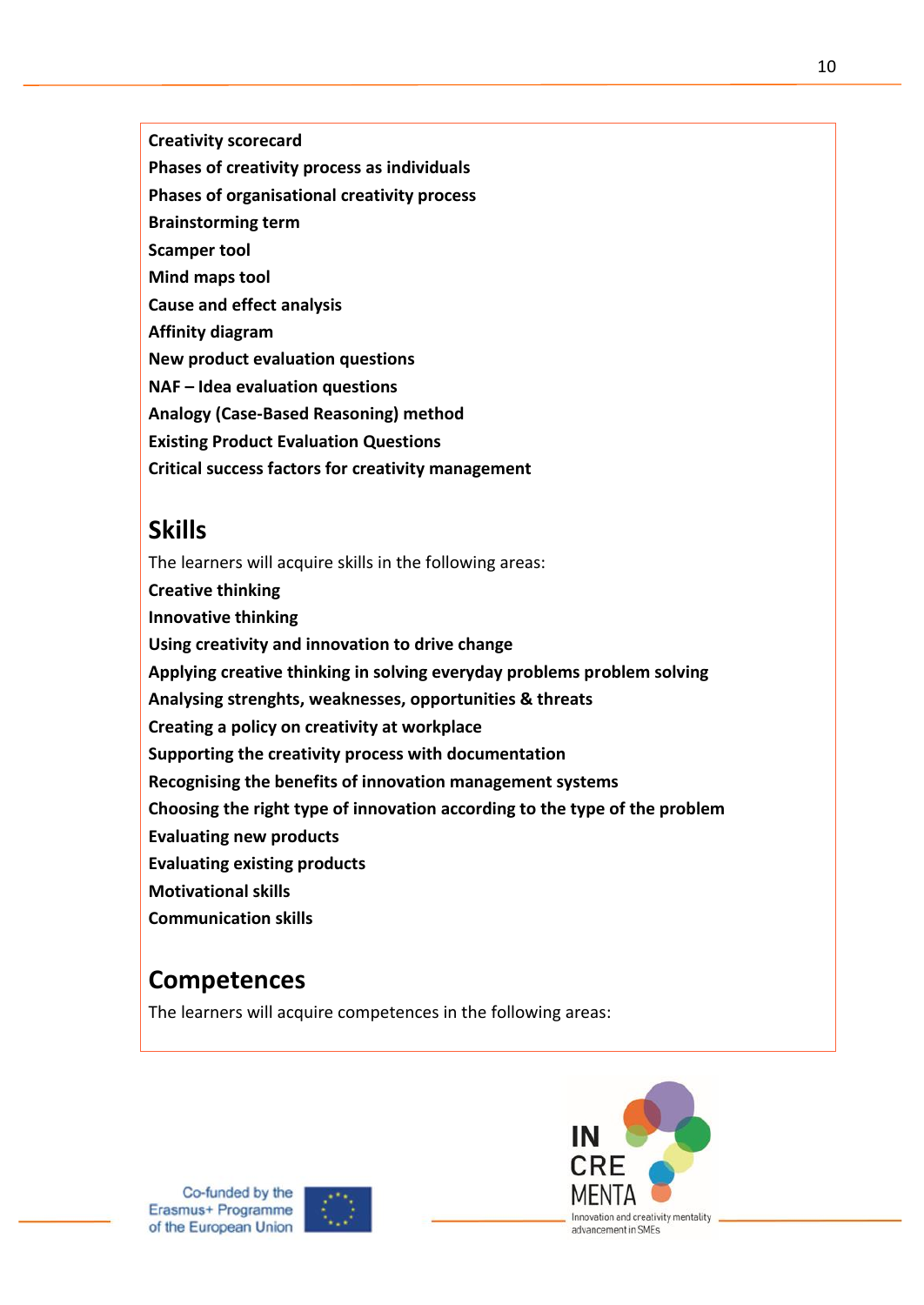**Create a creativity management strategy**

**Create a creativity management process**

**Generate new ideas**

**Assess the current state of creativity at workplace**

**Select and evaluate new ideas**

**Implement new ideas**

**Train creative thinking skills**

**Evaluate products**

**Implement effective leadership**

**Create business culture for creativity**

**Adapt business structure**

**Measure impact of creativity management system**

**Apply different levels of innovations to the problem faced**

### **References**

- − **Parameters of the creative product and factors that determine it, Beresnevičius G., Beresnevičienė D. in: International Business: Innovations, Psychology, Economics, 2013, Vol. 4, No 2 (7), pp. 21–53**
- − **Amabile, T. M. "How to Kill Creativity." Harvard Business Review 76, no. 5 (September–October 1998)**
- − **From creativity to innovation, Educational Pack of Nonformal Skills academy, Part 7, Foundation for the Development of the Education System**
- − **Zapfl D. What types of innovation are there? Available at: www.leadinnovation.com**
- − **Satell G, The 4 types of innovations and the Problems They Solve, HARVARD Business Review. Available at: HBR.org**
- − **IBM 2010 Global CEO Study: Creativity Selected as Most Crucial Factor for Future Success**
- − **Lauren Landry, 2017: The Importance of Creativity in Business**
- − **Paul van Keeken , 2015: How creativity impacts business results**
- − **Dr. Monika Petraite, 2016: Imagination, creativity and innovation**
- − **Linda Hill, 2014: How to manage for collective creativity**
- − **Christensen C., The innovator's dilemma', Harvard Buisiness, 2016**
- − **Guy Kawasaki - speech "The Art. Of nnovation" – available on YouTube.**
- − **De Bono E., How to develop your creative thinking, 2009, Locus Publishing, Bulgaria**



11

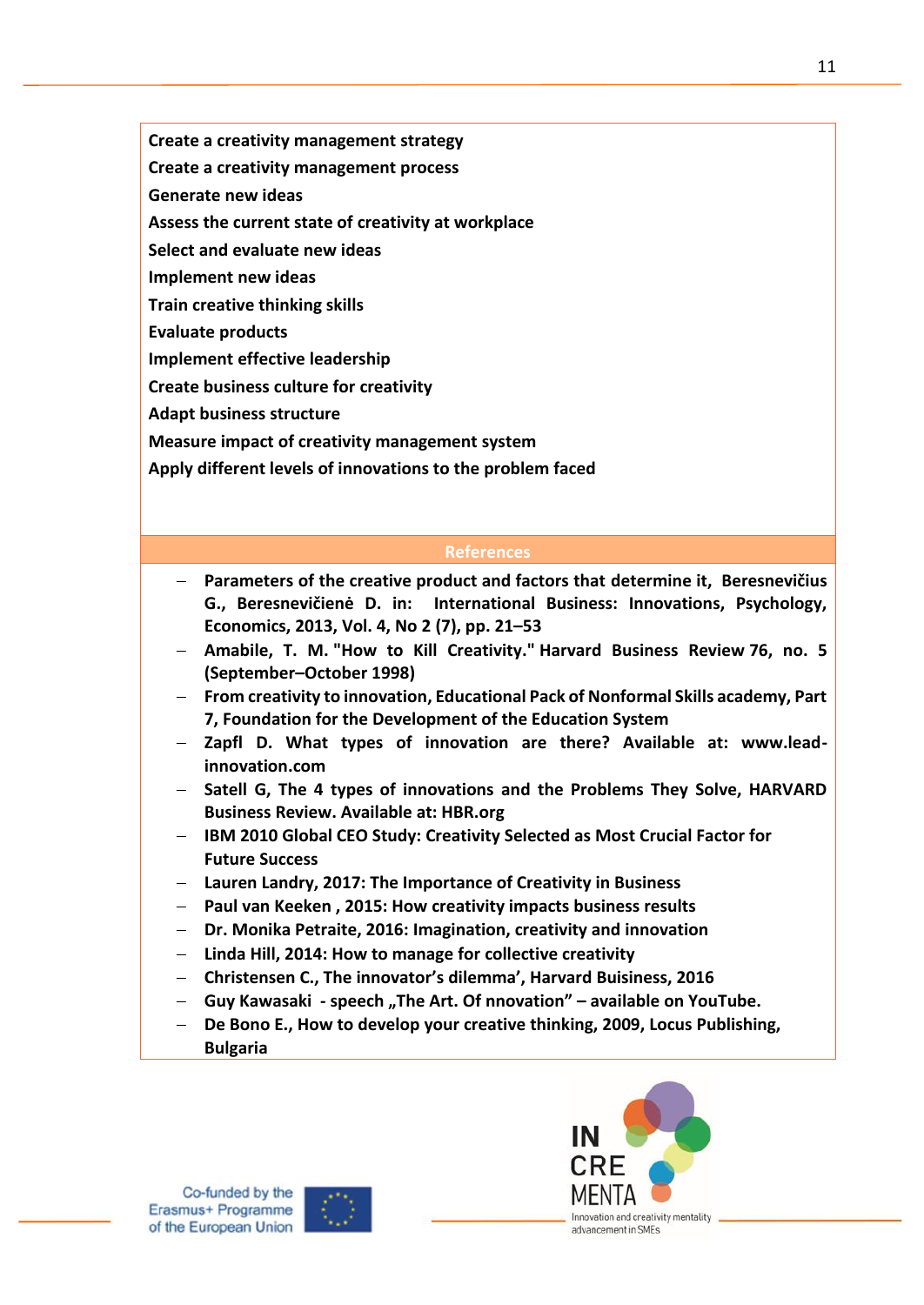- − **Where good ideas come from, video:**
- − **https://www.youtube.com/watch?v=NugRZGDbPFU**
- − **It's The End Of The World As We Know It, https://ixlcenter.com/index.php/2019/04/02/its-the-end-of-the-world-as-we-know-it/**
- − **How Do You Find The Big Bold Ideas That Matter In The Market And To My Company?: The Need For Focus, Volume II, Issue 4 October 17, 2018, https://ixlcenter.com/index.php/2018/10/17/bringing-big-ideas-in-the-market/**
- − **The WHY in Creative Work, Simon Sinek, https://www.youtube.com/watch?v=TxHgpWmav4I**
- − **Thinkertoys: A handbook of creative-thinking techniques by Michael Michalko, Second Edition, Ten Speed Press, 2006, Toronto**
- − **Jonash, R., Sommerlatte,T., The Innovation Premium, Arthur D.Little Inc, 2009**
- − **What innovation processes and tools are key to institutionalize innovation across all parts of your organization?, Volume II, Issue 5 November 20, 2018, https://ixl-center.com/index.php/2018/11/20/innovation-process-tools/**
- − **Christensen, C., The innovator's DNA, Harvard Business Review press, 2011**
- − **Christensen, C.; Overdorf, Michael (March–April 2000), "Meeting the challenge of disruptive change", Harvard Business Review.**
- − **Christensen, C., The innovator's dilemma: when new technologies cause great firms to fail, HBS press, 1997.**
- − **A Guide to What You Should Know: How to Introduce Innovation into Your Organization, Northeastern University, Professional Advancement Network**
- − **Innovation culture: How small gestures make a big impact on employee motivation,**
- − **Successful innovation by motivation, October 2015**
- − **Verslas teorija ir praktika 16(3):223-230, https://www.researchgate.net/publication/283852840\_Successful\_innovation\_ by\_motivation**
- − **How do we democratize innovation?, https://ixlcenter.com/index.php/2018/12/03/democratize-innovation/**



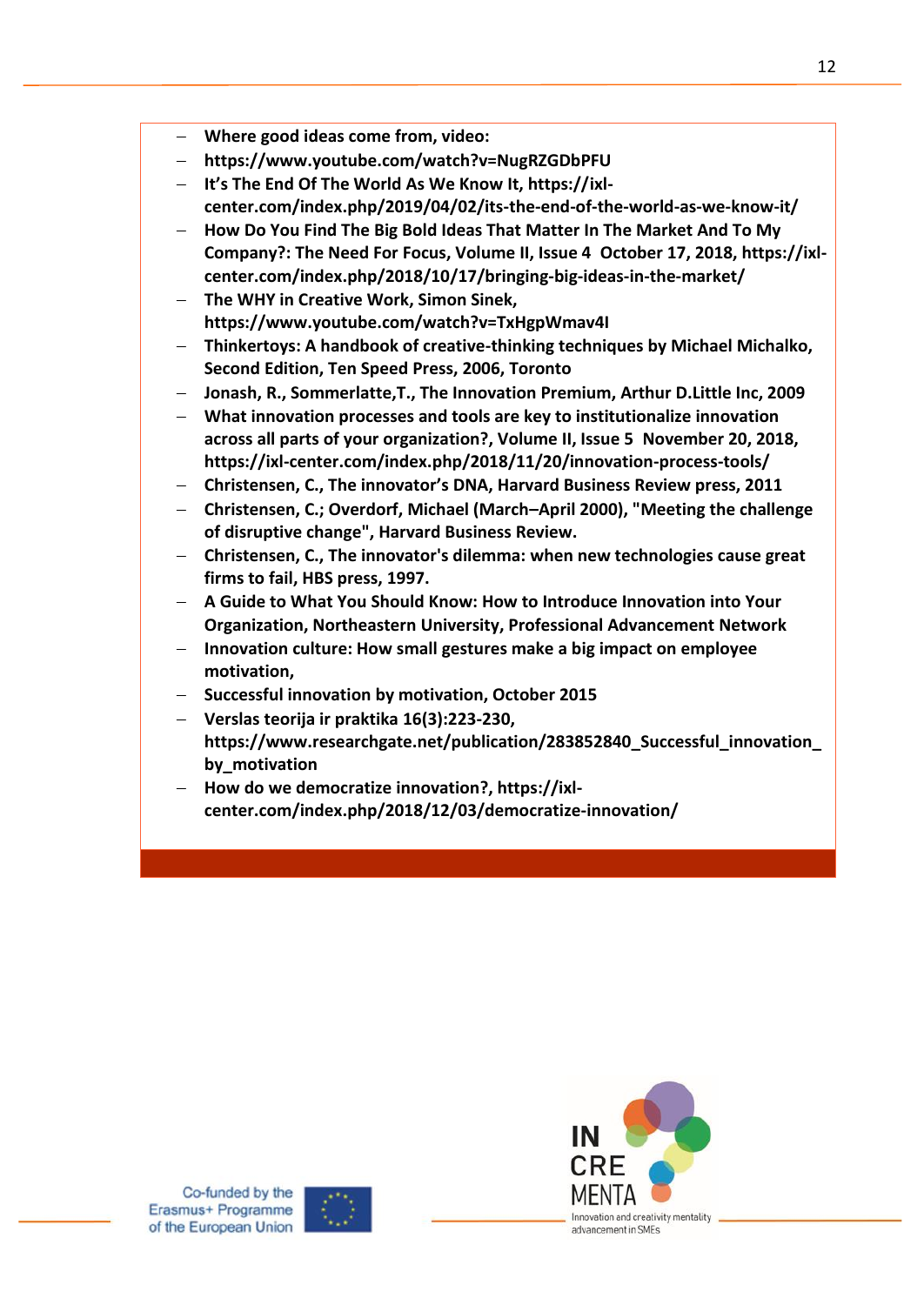### <span id="page-12-0"></span>Unit 2 – Collaboration: What do SMEs need to know?

### Learning objectives

At the end of the thematic unit the participants are expected to:

- Build a common understanding on collaboration management culture;
- Describe basic collaboration terms;
- Acknowledge the importance and benefits of collaboration in business and understand its correlation with innovation;
- Establish strategic smart objectives and apply management by objectives;
- Create a strategy on collaboration management;
- Develop a collaboration management process;
- Improve the ability to communicate successfully;
- Set techniques to promote collaboration;
- Demonstrate the ability to lead collaboratively and design collaborative teams;
- Establish the right partnerships;
- Assess their current state in terms of collaboration management;
- Recognise the collaboration key success factors;
- Measure the impact of the creativity management system they apply.

### Learning contents

Collaboration Management Collaboration types How to plan collaboration management in workplace How to collaborate successfully How to find the right partners How to develop a process for collaboration How a process for Collaboration will make my organisation innovative How to manage the collaboration process: Critical Success Factors How to measure impact

### Learning Activities

The marshmallow challenge How & Why to collaborate **Benchmarking** MBO activity SMART goals activity How Small Businesses Can Use Collaboration To Win Big! Jonathan's SMART goals Collaboration and Competition Telephone Pictionary How a process for Collaboration will make my organisation innovative

Innovation and creativity mentality

advancement in SMEs

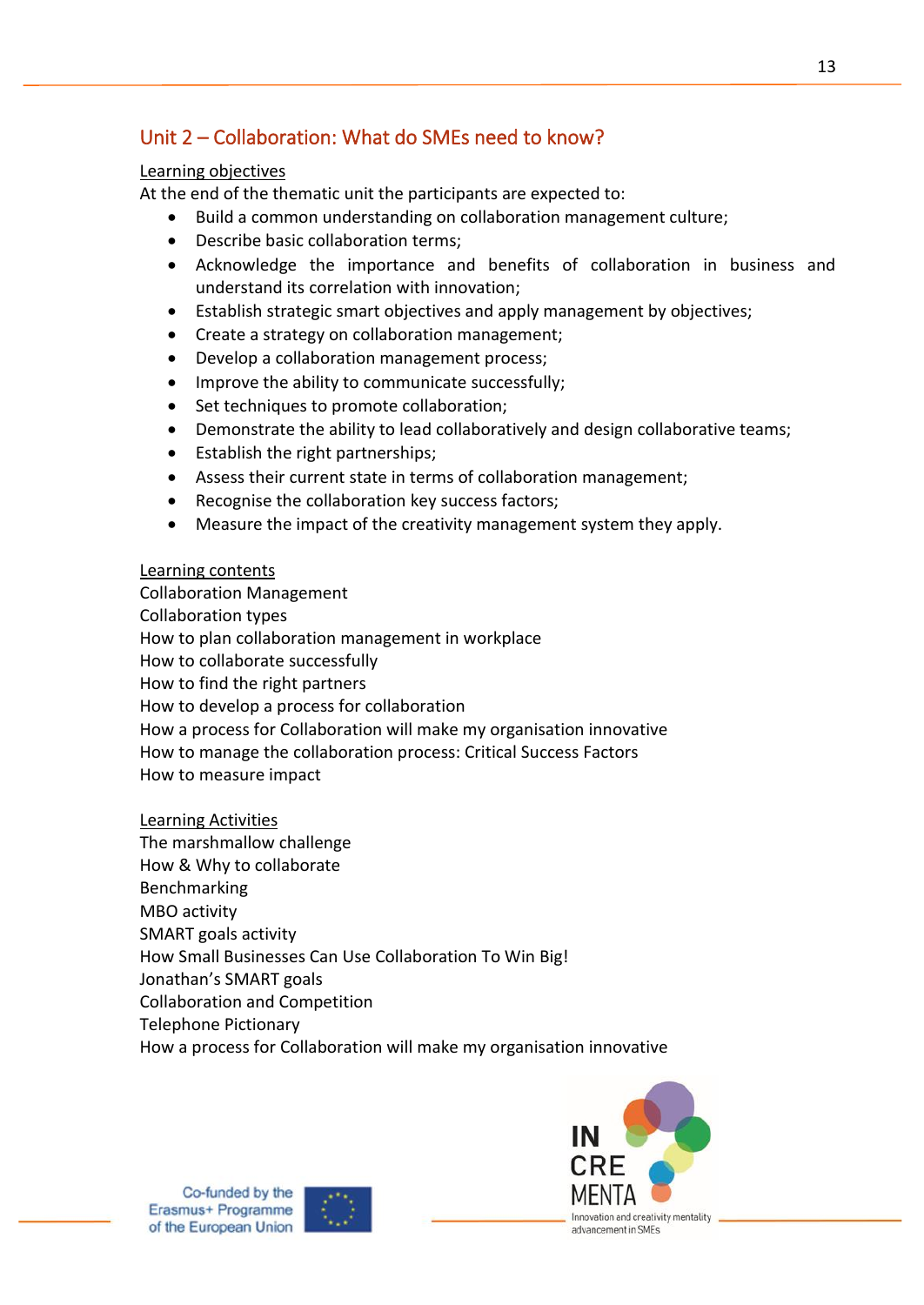Leadership mini game

**Assessment** Multiple choice test



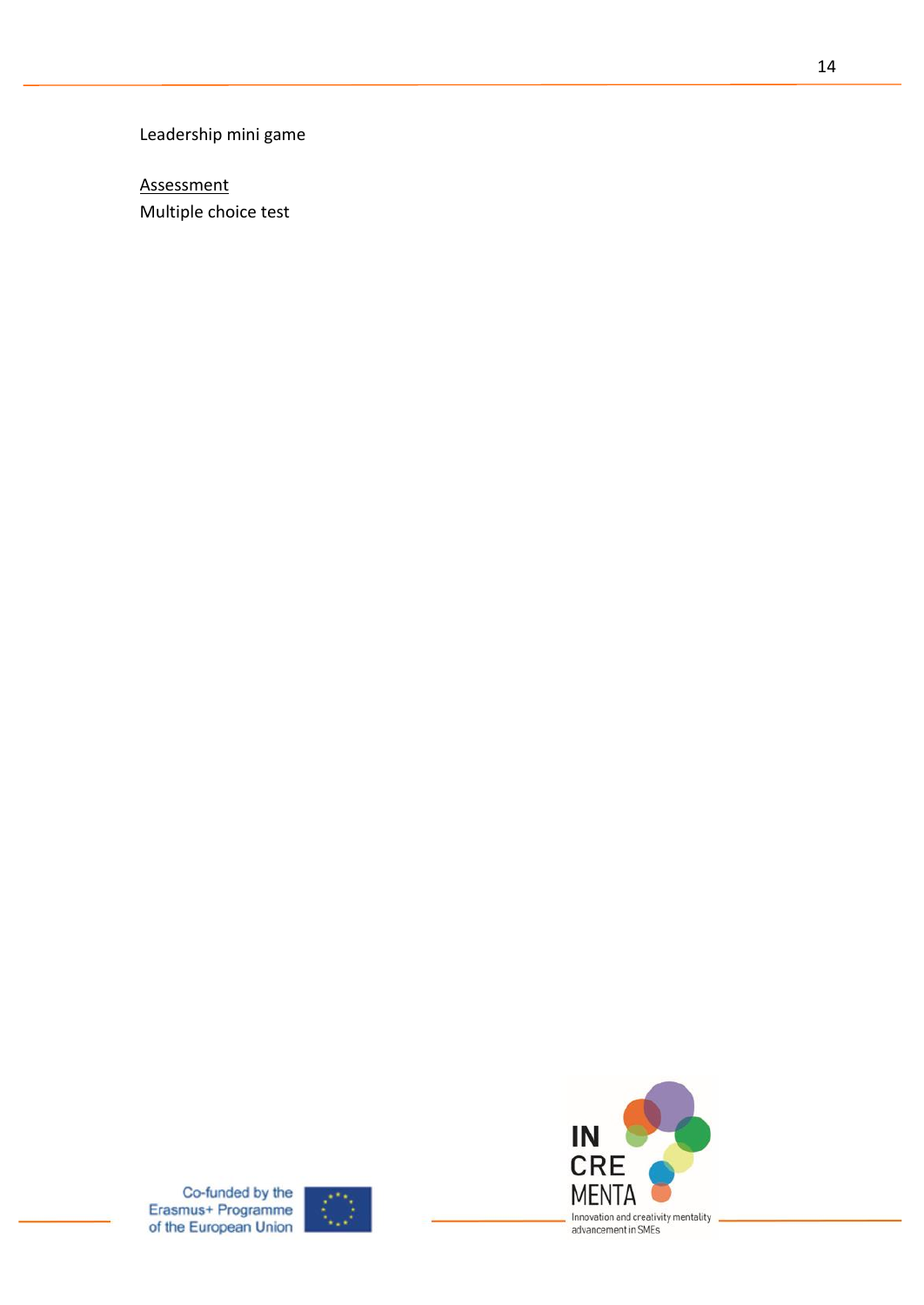### **Unit 2 – Collaboration: What do SMEs need to know?**

**Learning outcomes by Knowledge, Skills and Competences**

# **Knowledge**

The learners will acquire knowledge of the following:

- **Basic terms on collaboration**
- **Phases of organisational creativity process**
- **Types of collaboration**
- **Benefits of internal collaboration**
- **Benefits of external collaboration**
- **Benefits of applying a collaboration management system**
- **MBO tool**
- **SMART goals tool**
- **Critical success factors for collaboration management**
- **Objectives and collaboration corellation**
- **Innovation and collaboration corellation**
- **Types of benchmarking**
- **Collaboration management important characteristics**
- **Benefits of collaborative teams**
- **Contribution of leadership to successful collaboration**
- **Prerequisites to successful communication**
- **Prerequisites to sucessful collaboration**
- **Steps to identify the right partner**
- **Collaboration groups**
- **Pitfalls of a collaborative process**
- **Requirements for collaboration process development**
- **Collaborative problem-solving technique**
- **Collaboration Scorecard**
- **Build a purpose statement**
- **Design a changing agenda**
- **Make a map towards a goal**

## **Skills**

The learners will acquire skills in the following areas:



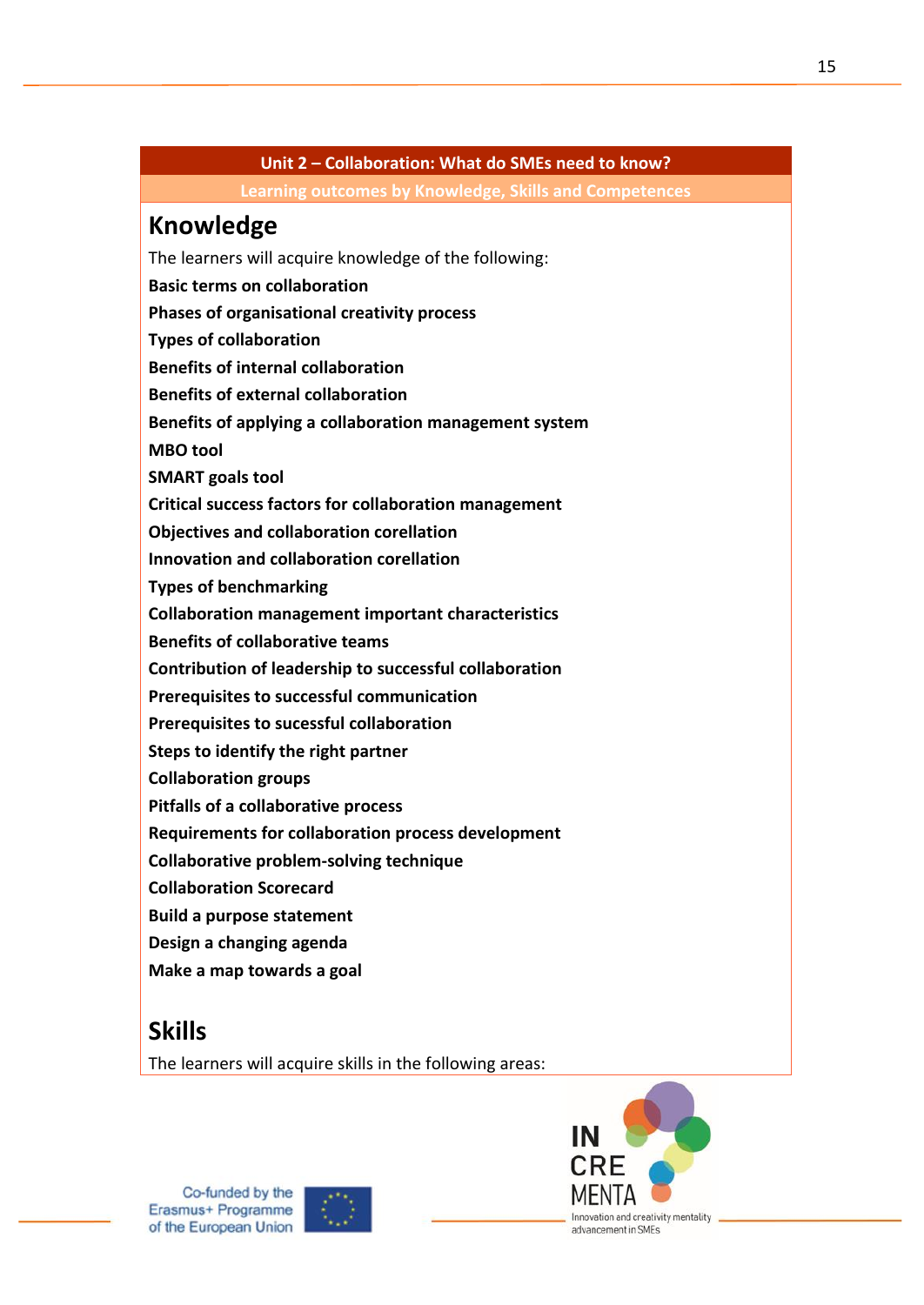**Collaborative spirit**

- **Innovative thinking**
- **Ploblem solving**
- **Choose collaboration type**
- **Create a policy on collaboration at workplace**
- **Design steps of collaboration management**
- **Support the collaboration process with documentation**
- **Identify and overcome collaboration management**
- **Motivational skills**
- **Communication skills**
- **Benchmarking**
- **Create measures**
- **Create initiatives**

#### **Competences**

- The learners will acquire competences in the following areas:
- **Create a collaboration management strategy**
- **Identify the right partners**
- **Create a collaboration management process**
- **Set smart objectives**
- **Implement management by objectives**
- **Review objectives**
- **Identify organisation' s strengths and weaknesses through empirical data**
- **Identify organisation's gaps in terms of collaboration**
- **Assess the current state of collaboration at workplace**
- **Develop a collaboration process**
- **Demonstrate leadership in collaboration**
- **Implement effective leadership**
- **Create a collaborative team**
- **Create business culture for collaboration**
- **Adapt business structure**
- **Measure impact of collaboration management system**



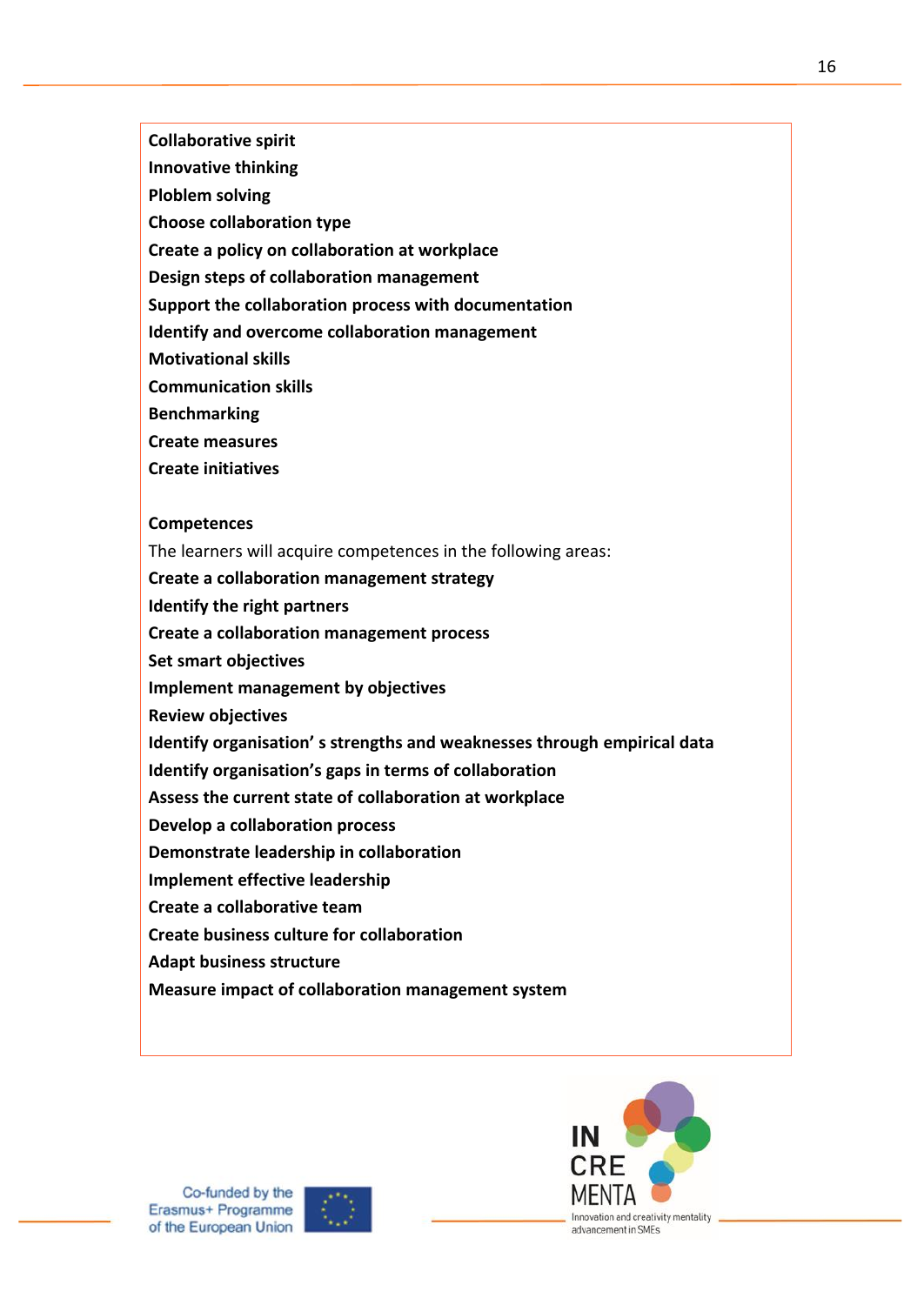#### **References**

- − **Nieminen J, 2018, 50+ statistics on innovation – What do the numbers tell us?, Viima Blog. Available at: https://www.viima.com/blog/innovationstats**
- − **Reinventing innovation Five findings to guide strategy through execution, 2017 PwC Innovation Benchmark Blankson A., 2019, Why Collaboration Is The Currency Of The Future, Forbes. Available at: [www.forbes.com](http://www.forbes.com/)**
- − **Frédéric Bougrain, Bernard Haudeville, Innovation, collaboration and SMEs internal research capacities, Research Policy 31 (2002) 735–747**
- − **[Joseph Lucco](https://www.clearpointstrategy.com/author/jlucco/), "18 Tips For Setting Better Business Goals", available at: <https://www.clearpointstrategy.com/business-goal-setting/>**
- − **Joseph Lucco, "18 Tips For Setting Better Business Goals", available at: <https://www.clearpointstrategy.com/business-goal-setting/>**
- − **Laura Handrick, 2019, "27 Best SMART Goals Examples for Small Businesses in 2019", Available at: https://fitsmallbusiness.com/smart-goalsexamples/**
- − **Cleverism, 2018, "Management by Objectives – The Definitive Guide", Available at: [https://www.cleverism.com/management-by-objectives](https://www.cleverism.com/management-by-objectives-guide/)[guide/](https://www.cleverism.com/management-by-objectives-guide/)**
- − **Susan Elliott | Accredited trainer - Belbin Team Roles, 2019, Boost your business performance by understanding team roles, VitalSix Ltd . Available at: [https://www.vitalsix.co.uk/blog/boost-your-business-performance](https://www.vitalsix.co.uk/blog/boost-your-business-performance-understanding-team-roles)[understanding-team-roles](https://www.vitalsix.co.uk/blog/boost-your-business-performance-understanding-team-roles)**
- − **Eisner, M. D. and , Cohen, A. R. (2012) Working Together: Why Great Partnerships Succeed. New York: HarperCollins Publishers**
- − **Lahle Wolfe, 2018, "The Process of Choosing a Business Partner ", Available at: [https://www.thebalancecareers.com/choose-the-perfect-business](https://www.thebalancecareers.com/choose-the-perfect-business-partner-3515781)[partner-3515781](https://www.thebalancecareers.com/choose-the-perfect-business-partner-3515781)**
- − **[https://www.igi-global.com/dictionary/business-collaborating-designing](https://www.igi-global.com/dictionary/business-collaborating-designing-implementing-group/34464)[implementing-group/34464](https://www.igi-global.com/dictionary/business-collaborating-designing-implementing-group/34464)**
- − **Lionel Valdellon, 2017, "11 Key Business Benefits of Team Collaboration (& Why You Should Work on Your Teamwork)", Available at: <https://www.wrike.com/blog/business-benefits-of-team-collaboration/>**
- − **2015, "WHY COLLABORATION LEADS TO HIGHER-IMPACT INNOVATIONS", Available at: [https://www.nielsen.com/us/en/insights/article/2015/why](https://www.nielsen.com/us/en/insights/article/2015/why-collaboration-leads-to-higher-impact-innovations/)[collaboration-leads-to-higher-impact-innovations/](https://www.nielsen.com/us/en/insights/article/2015/why-collaboration-leads-to-higher-impact-innovations/)**
- − **Understanding Collaborative Processes, https://sites.psu.edu/, <https://sites.psu.edu/mborge/understanding-collaborative-processes>**

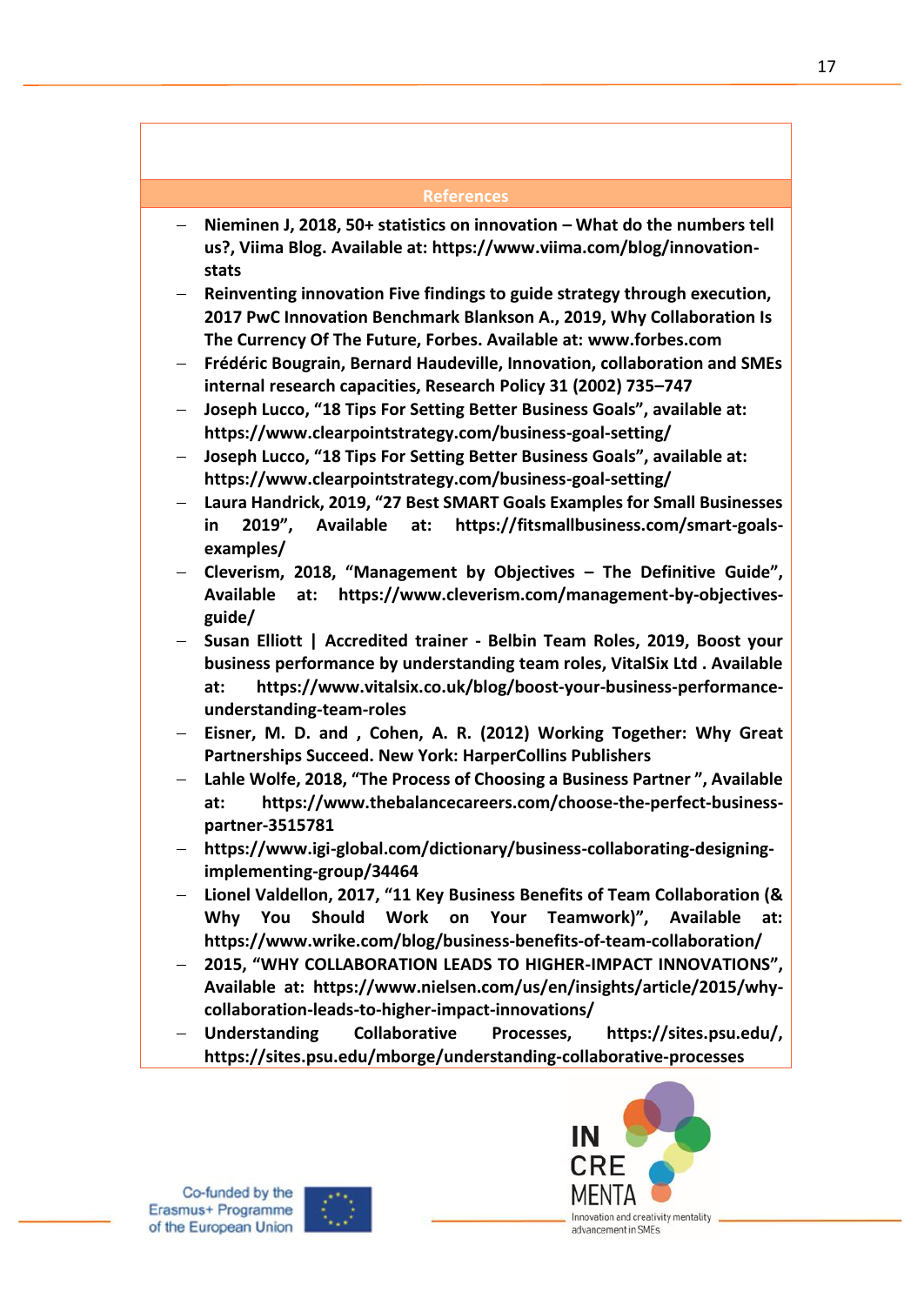- − **Simon Forster, Jakob Pinggera, and Barbara Weber, "Toward an Understanding of the Collaborative Process of Process Modeling", University of Innsbruck, Technikerstrasse 21a, 6020 Innsbruck, Austria.**
- − **Paul Rupert, 2013, "The Yahoo Effect: It's all about collaboration – One way or another", Available at: [https://www.tlnt.com/the-yahoo-effect-its-all](https://www.tlnt.com/the-yahoo-effect-its-all-about-collaboration-one-way-or-another/)[about-collaboration-one-way-or-another/](https://www.tlnt.com/the-yahoo-effect-its-all-about-collaboration-one-way-or-another/)**
- − **https://www.youtube.com/watch?v=vaN6FtJ8inA**
- − **Vitasek, K. (2015), 15, Innovation and Collaboration: It's Not An Either-Or Proposition. From:** *Proposition.*

**[https://www.forbes.com/sites/katevitasek/2015/01/13/innovation-and](https://www.forbes.com/sites/katevitasek/2015/01/13/innovation-and-collaboration-its-not-an-either-or-proposition/)[collaboration-its-not-an-either-or-proposition/](https://www.forbes.com/sites/katevitasek/2015/01/13/innovation-and-collaboration-its-not-an-either-or-proposition/)**

- − **VIDEO TOM KELLEY, general manager at IDEO 6:37', about innovation and collaboration**
- − **https://www.youtube.com/watch?v=XQaGH85KwJU**
- − **Experience collaboration meeting 2:14' reunió conjunta online**
- − **https://www.youtube.com/watch?v=jjPPjTVH5RA**
- − **Video 8:08' GLOBAL ENTRPRENERUSHIP CONGRESS, ISTANBUL 2018**
- − **https://www.youtube.com/watch?v=gYERd958xzI**
- − **Innovate UK's Essential Tips for Startup & SME Collaboration, 2.17'**
- − **https://www.youtube.com/watch?v=PtEuU1KSuCM**
- − **Leadershihp for collaboration**
- − **https://www.forbes.com/sites/carolkinseygoman/2014/02/13/8-tips-forcollaborative-leadership/#66a223675fd9**
- − **10 Collaborative Leadership Characteristics**
- − **https://yscouts.com/10-collaborative-leadership-characteristics/**
- − **Comic examples of Leadership and effective collaboration 3:28'**
- − **https://www.youtube.com/watch?v=ZnjJpa1LBOY**
- − **Maloney D, 2019, The ultimate guide to effective collaboration in the workplace, from: [https://slackhq.com/ultimate-guide-collaboration-in](https://slackhq.com/ultimate-guide-collaboration-in-the-workplace)[the-workplace](https://slackhq.com/ultimate-guide-collaboration-in-the-workplace)**
- − **Definition of scorecard**
- − **https://www.balancedscorecard.org/BSC-Basics/About-the-balancedscorecard**
- − **An animation describing a Balanced Scorecard: origin, uses and stages**
- − **https://www.youtube.com/watch?v=6AwStmfS2HY**
- − **How to measure the Business Impact of Employee Collaboration**
- − **https://www.forbes.com/sites/sap/2018/03/07/how-to-measure-thebusiness-impact-of-employee-collaboration/#730a2825bd62**



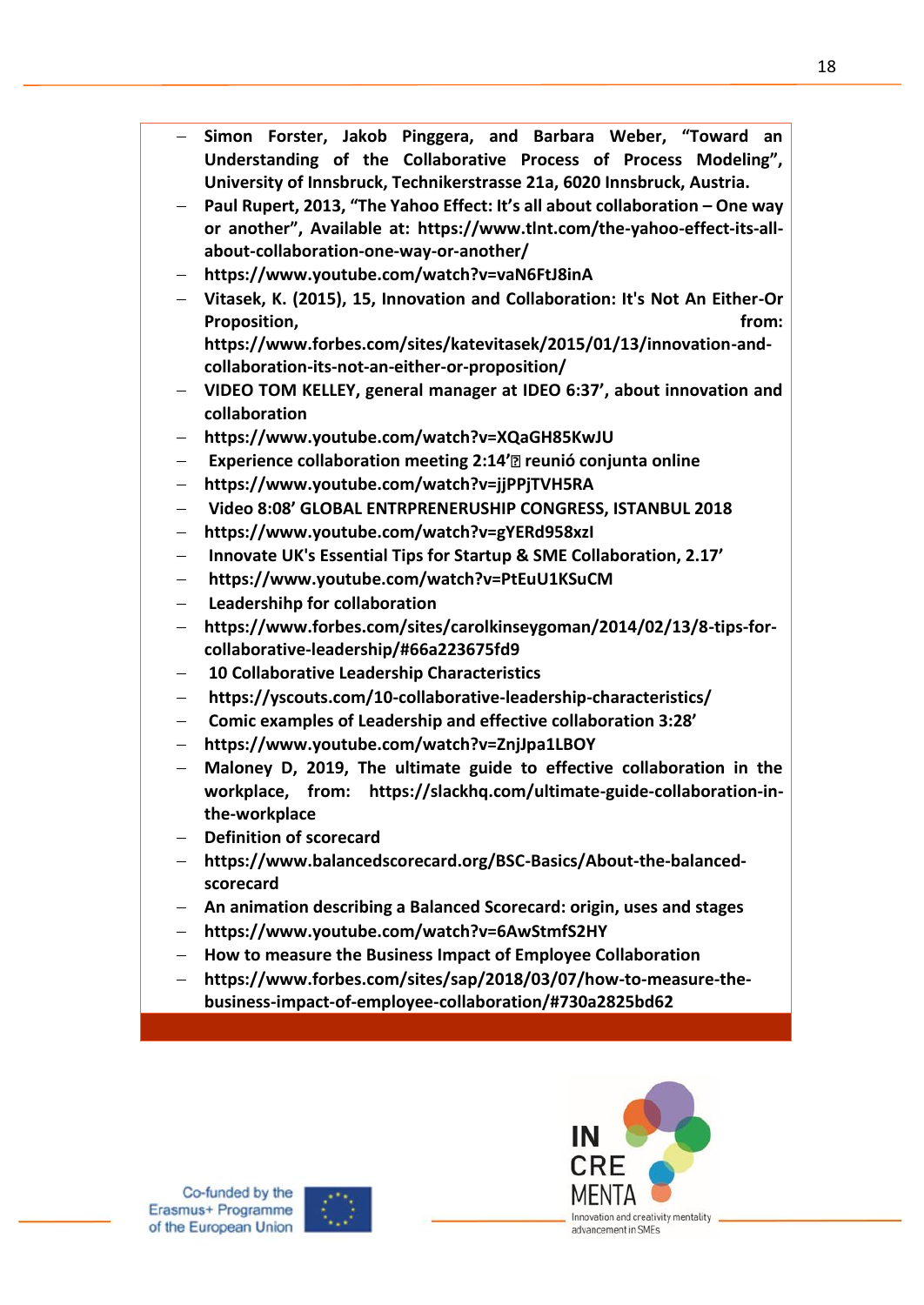### <span id="page-18-0"></span>Overall methodology

### <span id="page-18-1"></span>Preparation:

The participants will be invited in the course and asked to read some materials during the training. The participants have to read and get familiar with the Innovation and Creativity Guidebook during the training.

### <span id="page-18-2"></span>Training methods:

The training course follows the principles of experiential learning and active involvement of participants. At the beginning of the training, there will be an overall presentation of the theme and the instruments. The training will be separated in 2 parts, first part: Creativity and second part: Collaboration, according to the training units and the structure of the Creativity and Collaboration Guidebook. Each part contains its own set of case studies and activities and is followed by an online board game, which serves the purposes of the assessment. The learning techniques that will be used are:

- Presentations of the topics
- Active learning methods with individual and group activities
- Work on case studies
- Group discussions
- Individual and group reflection

### <span id="page-18-3"></span>Assessment

Formative evaluation and assessment will be based on activities and games.

The final evaluation of the participants will be conducted through an online board game, at the end of every unit. The participants will have to individually answer questions selected randomly from the course material of each unit.

### <span id="page-18-4"></span>Revision

At the end of the day the participants will be asked to note on A3 sheets and present in teams the key points of the day or else the "Lessons Learned".



of the European Union